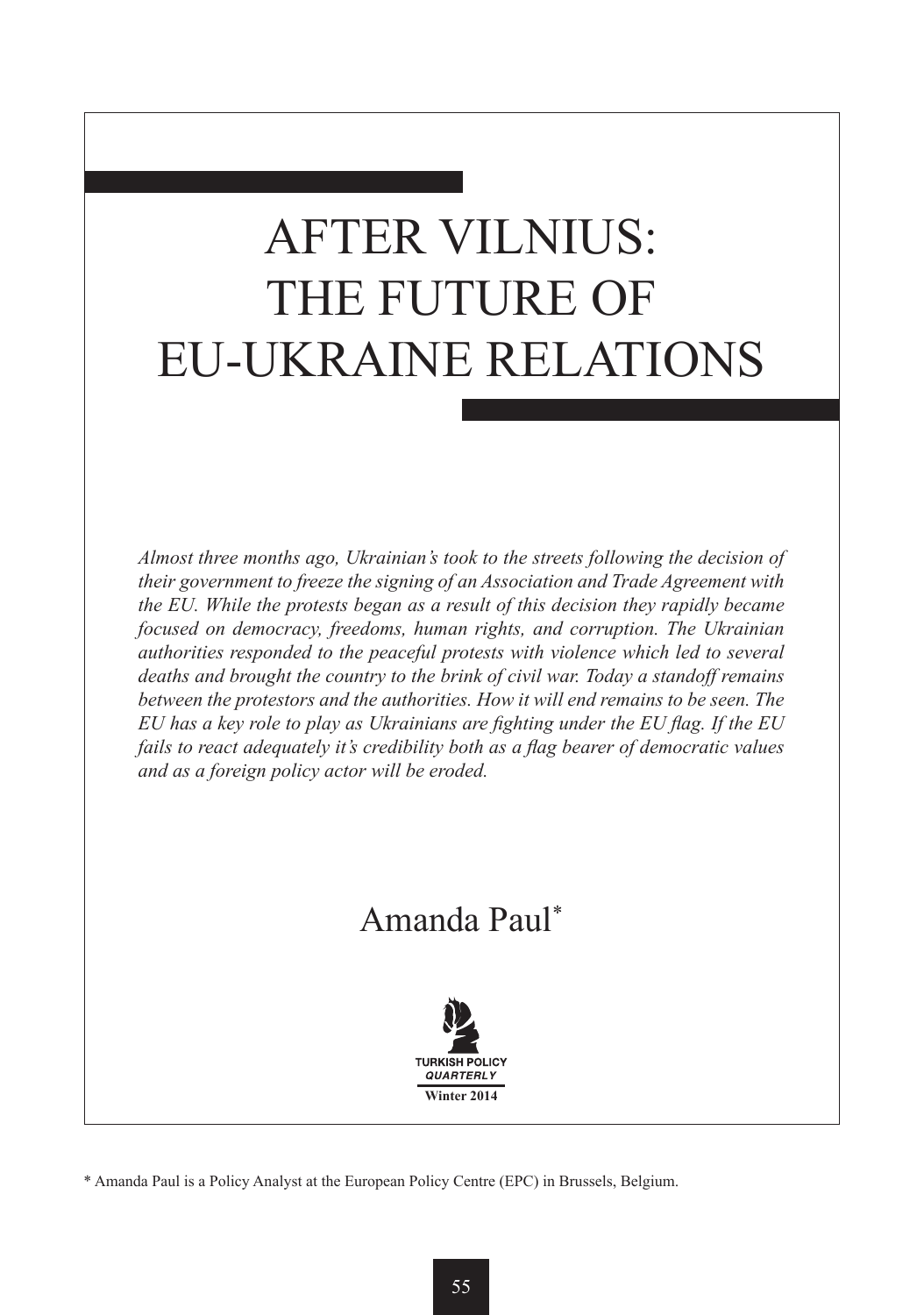n November 2013, the latest twist in Ukraine-EU relations took place. Some two weeks before the EU's Vilnius Eastern Partnership (EaP) Summit, at which Ukraine was expected to sign an Association Agreement (AA) with the EU, which would include a Deep and In November 2013, the latest twist in Ukraine-EU relations took place. Some two weeks before the EU's Vilnius Eastern Partnership (EaP) Summit, at which Ukraine was expected to sign an Association Agreement (AA) with the E

was suspending the deal. The government said the decision was made in the interests of Ukraine's national security, in light of the increased political and economic pressure from Russia and the EU's failure to provide adequate financial assistance to make up the losses from Russian trade embargoes.

This Agreement was viewed as a crucial step in strengthening Ukraine's political and economic ties with the EU. It was expected to stimulate Ukraine's real GDP growth and to modernize and transform Ukrainian institutions overall. With European integration having broad support in the country, and deep suspicion that closer ties with Russia would follow, the response to the suspension of the AA was powerful. Mass street protests –beginning at Kiev's famous *Maidan Nezalezhnosti* (Freedom Square), which soon was to be called "EuroMaidan"– kicked-off.

Some two months since the protests began, a standoff between the Ukrainian authorities and the EuroMaidan protesters continues. Kiev is the epicenter of this battle, but the fight has also spread to the other regions. While the protests began as a reaction to the government's decision regarding the AA, it quickly turned into a protest over lack of democracy, freedoms, rule of law, and human rights. Ukrainians are fed up with President Viktor Yanukovych and his "inner circle" pilfering the country's wealth while they live in poverty. Unfortunately, despite the protests being peaceful, Ukraine's leadership chose violence –rather than dialogue– as a response. On 30 November, riot police (*Berkut*) forcefully attempted to disperse protesters using truncheons and baton rounds, leaving hundreds seriously injured. Numerous other violent clashes and confrontations took place thereafter.

#### *Unprecedented Violence*

Ukraine has a history of peaceful demonstrations and moderate politics. The violence used against the EuroMaidan activists and ordinary civilians represents a break with tradition and is a direct consequence of the aggressive methods employed by the state. As of early February 2014, eight protestors have been killed, and hundreds more injured. Some 30 people remain unaccounted for, with kidnapping a regular occurrence. Leader of AutoMaidan, a movement within the EuroMaidan protestors, Dmytro Bulatov was found badly beaten and crucified, after he had vanished a week earlier on 23 January.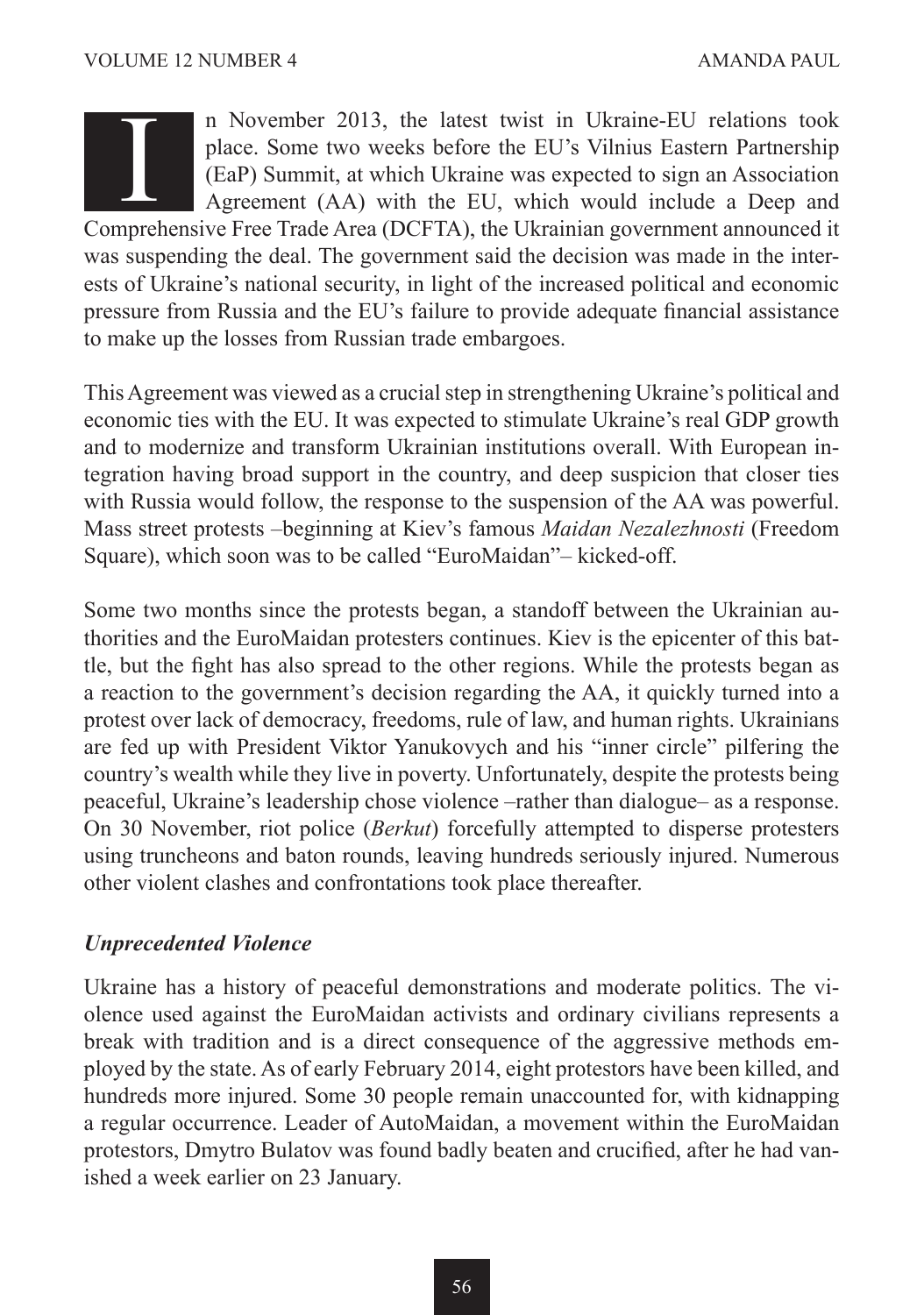While the international community condemned the violent acts carried out by Ukrainian security forces, including *titushki* (hired thugs) and riot police, not a single police officer or other security enforcement agent has been arrested despite the government promising a full investigation. The courts have, however, systemically jailed activists. Recently, authorities switched to a more "selective" type of violence –including burning protester's cars– in carrying out "repression from the shadows" and clamping down further on free media and civil society.

#### *Deadlock in the Country*

So far mediation and political dialogue aimed at a mutually acceptable solution have failed to bear fruit. Following international pressure, Yanukovych has become slightly more flexible in talks with the opposition. However, this seems to be little more than a tactical step to play for time rather than a genuine desire to compromise. The abolishment of "dictatorship laws", which were adopted on 16 January and caused deadly clashes on Hrushevskoho Street,

*"The government does not have enough force to clear Maidan, while the opposition does not have enough power to take over the entire country."*

could hardly be classified as a concession.<sup>1</sup> Neither could the resignation of Prime Minister, Mykola Azarov. Hence his "concessions" have not been concessions at all. When it comes to key demands such as constitutional reform, electoral reform, and a genuine amnesty bill, Yanukovych has been far from ready to concede.

As of mid-February there is a deadlock. The government does not have enough force to clear Maidan, while the opposition does not have enough power to take over the entire country. People are waiting with growing irritation and a feeling of betrayal towards all parties – Ukraine's leadership, the opposition (for their inability to quickly secure concessions from Yanukovych) and the international community (in particularly the EU) for their lack of decisive action. Russia is actively using its widespread networks and leverage to influence the situation, including widespread

<sup>1</sup> The dictatorship laws included: criminalizing "extremist activity", which is defined in broad and vague terms, with large fine for a first offence and up to three years in jail for a repeat offence; creating a penalty for blocking access to residential buildings of up to six years in jail; traffic disruption by a motorcade of more than five cars can be punished by a disqualification of driver's license and seizure of vehicle; gathering and disseminating information about the Berkut, judges, or their respective families would lead to up to two years in jail; defamation, either by means of press or social media, carries a penalty of up to one year in jail; up to 15 days in jail for unauthorised installation of tents, stages and sound equipment; wearing any sort of mask; scarf, helmet, etc. would lead to 15 days in jail; nongovernmental organizations that accept foreign funds must register as "foreign agents" and face high scrutiny and additional tax measures; mandatory licensing of Internet providers; legal governmental Internet censorship.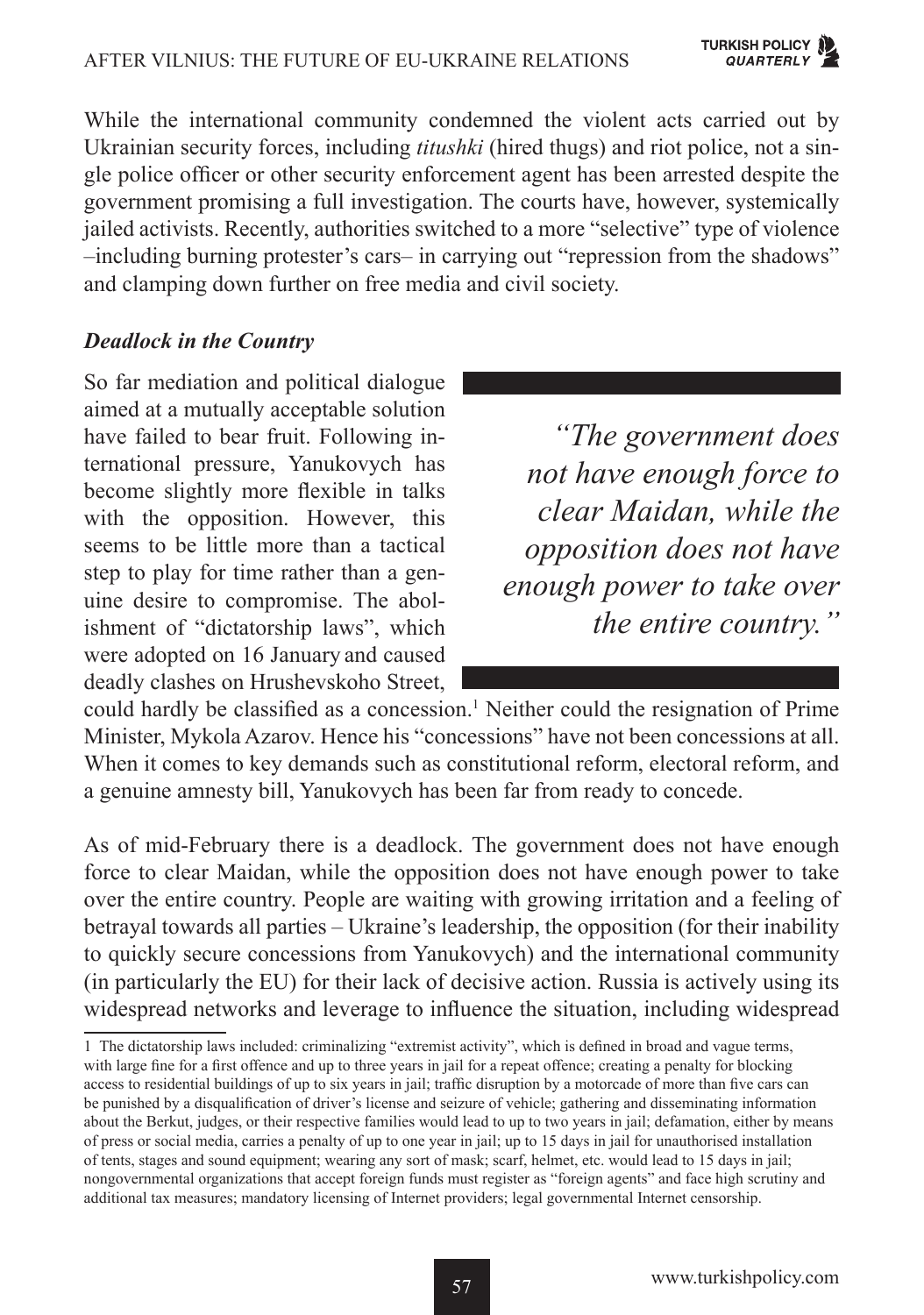propaganda portraying protesters as a horde of extremist hooligans funded by the West to topple Yanukovych and foment chaos in Ukraine. It is impossible to predict which player may break the current deadlock and where it may lead the country.

### *Why Did It Happen?*

The roots of the crisis are embedded in the last 22 years of Ukrainian history, as well as the weak engagement of the EU and the overbearing influence of Russia. While Ukraine achieved its independence in 1991 relatively easy and without bloodshed, the old Soviet elite –after changing the country's red flag to a blue-yellow one– continued to benefit from its position in the social hierarchy. Independence was not particularly appreciated by a number of political forces and parliamentary groups, in particular the Party of Regions and the Communists. Many of these groups' representatives openly defended Russian interests more vigorously than Ukrainian ones. Patriotism was never an ultimate value for the entire country.

Ukrainian society has also never been integrated. Lviv and Donetsk have little in common: language, religious confession, historical experience, and political culture vary greatly. This has never been a secret, yet part of Ukraine's political culture has always been not to touch internal divergences, expecting that in time they would disappear by themselves. After the Vilnius failure, interregional contradictions became a hot point of internal politics. Leading members of the Party of Regions made a number of statements promoting the break-up or division of the country into two or three parts. More important is the fact that even among patriotic political forces, which always presented themselves as defenders of the unity of the country, there are growing (though still not widely publicized) sympathies to the ideas of country division.

Not one Ukrainian government has been an example of good governance. However, the most recent government of Mykola Azarov is unparalleled in its deviance from such principles. Democracy and free media have been eroded, and the rule of law has been crushed. Today the police, courts, judges, and prosecutors are all corrupt. The investment climate is very unfriendly, while the Tax Administration is acting as a vampire institution, drinking blood from law-abiding companies while turning a blind eye to extensive smuggling.

Ultimately, since independence, no government has been able or willing to carry out systemic internal reforms. Rather they all extracted the natural and human resources of the country, further strengthening the corrupt, kickbacks-based nature of the Ukrainian economy. Ukrainian society has been the main victim of this policy.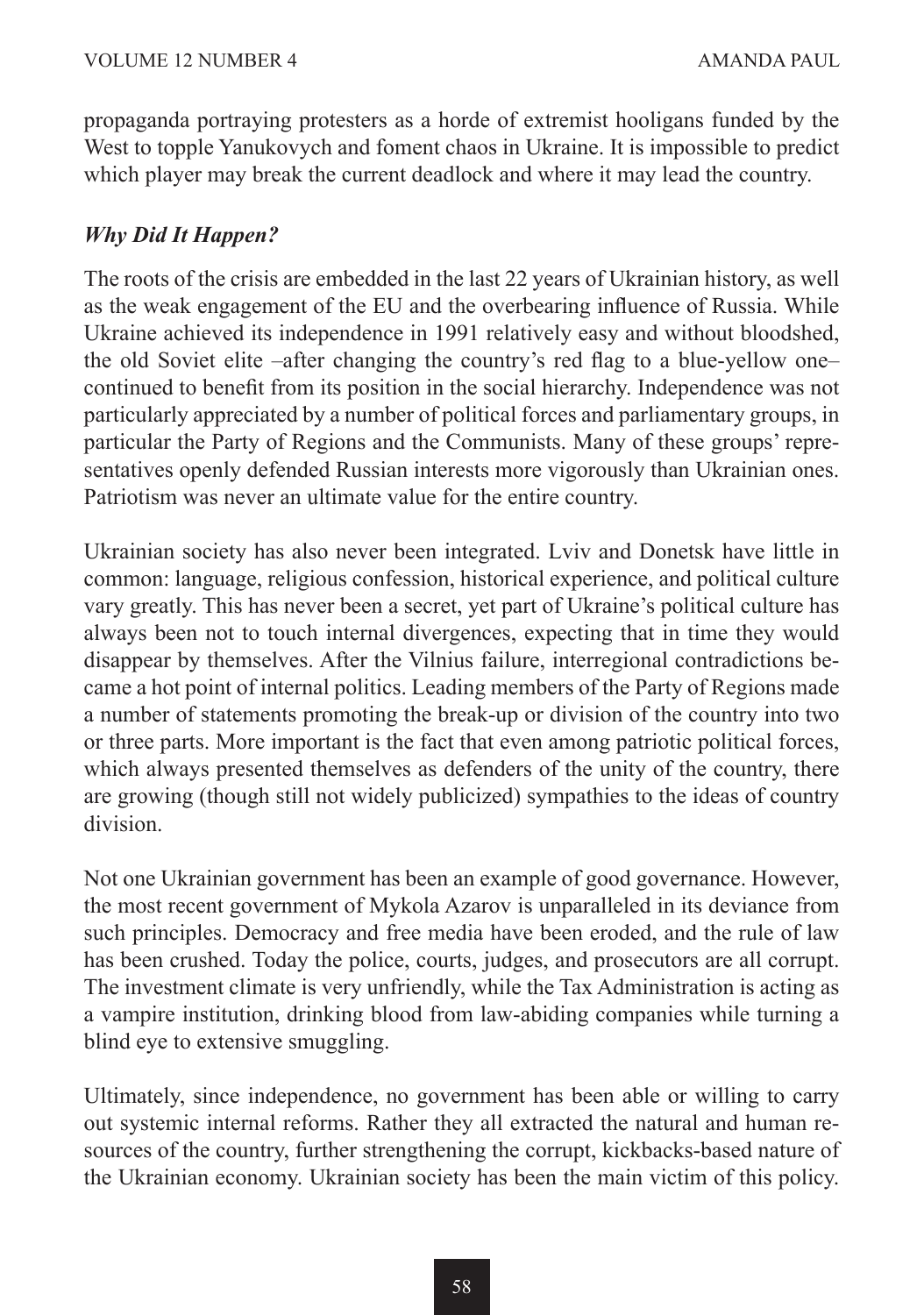Twenty five years ago the living standard of Ukrainians was higher than their neighbors both inside and outside the Soviet Union. Today this standard is two times lower than Russia and three (or more) times lower than Poland. The quality of social services, health care, and the educational system is now on par with less developed countries or worse. Corruption has been cherished by state institutions, in particular the judicial system.

#### *Lack of Strategy from the EU*

While the EU now describes Ukraine as a "priority partner", rather than simply a neighbor as was previously the case, and the two partners have a significant level of interdependence, Ukraine's relationship with the EU has never really been a satisfactory one. Ukraine has always wanted more than the EU has been willing to give, with the EU continually dodging the issue of when and if Ukraine will ever have a membership perspective. From the Ukrainian side, in

*"Kiev has always been more efficient at 'talking the talk' rather than 'walking the walk' in terms of taking steps to bring it closer to the EU."*

turn, Kiev has always been more efficient at "talking the talk" rather than "walking the walk" in terms of taking steps to bring it closer to the EU.

Ukraine is a geostrategic lynch-pin, the backbone of the region. Hence it is no surprise that the EU desires a stable, secure, and prosperous Ukraine. However, at the same time, while the EU wants a "Europeanized" Ukraine "with it," it seems not to want Ukraine "within it." As a result, the EU has never fully embraced Ukraine, failing to develop a policy that could seriously stimulate and encourage reform. Rather, with its European Neighborhood Policy (ENP) and the EaP, it has had a policy of "the door is not open but neither is it closed." One good example of this is the aftermath of the 2004 Orange Revolution when Ukraine became a democratic beacon in the region. While the EU welcomed this change, it maintained exactly the same policy and approach it had sustained with former President Leonid Kuchma. Perhaps if the EU had been more ready to offer robust support to the Orange tandem of Viktor Yushchenko and Yulia Tymoshenko, allowing Kiev to glimpse a real European future, the Orange years may not have turned out so disastrously. Unfortunately this was not the case; Tymoshenko and Yushchenko failed to translate the popular uprising they had spearheaded into satisfying the demands of the people for better governance.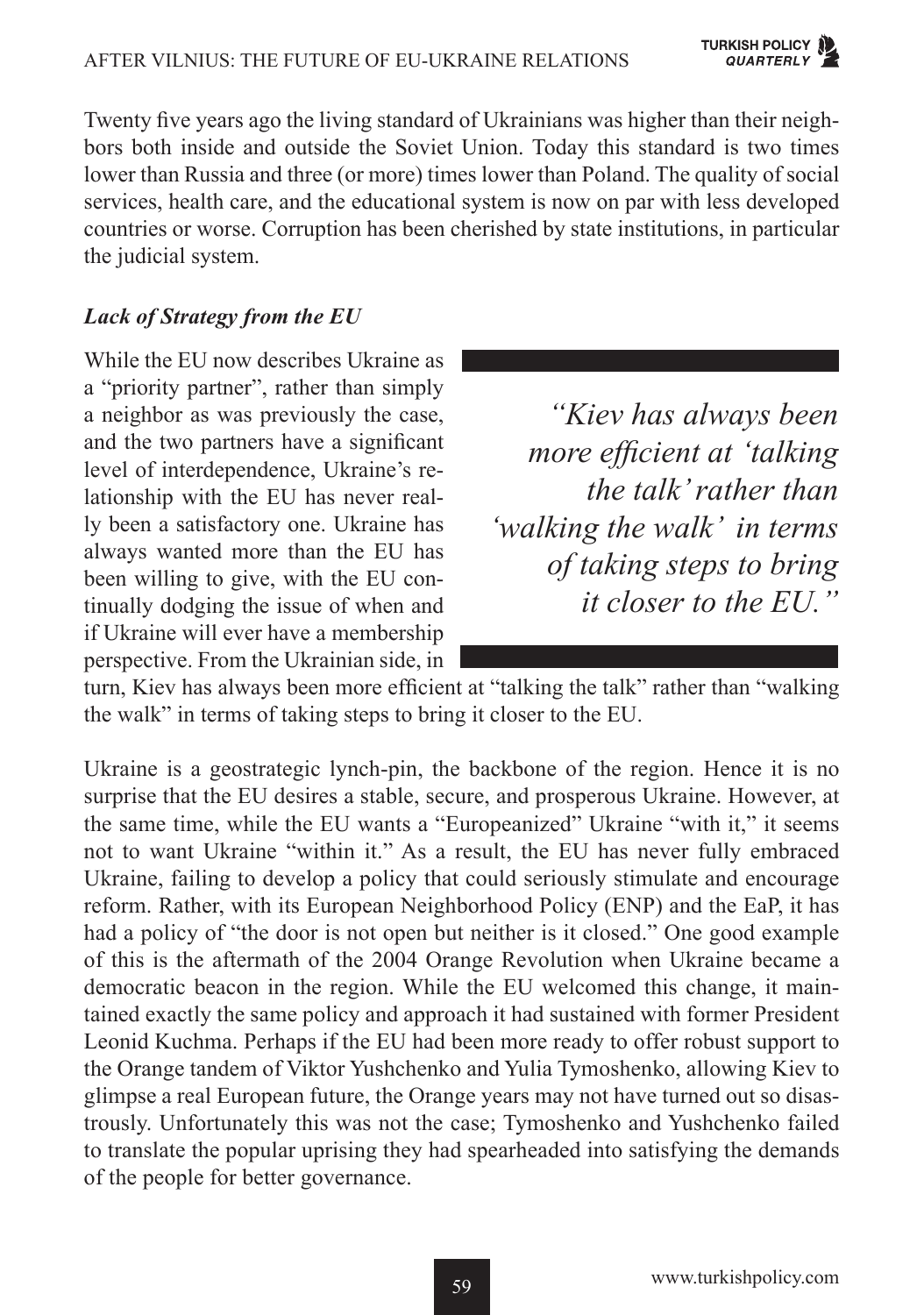*"The Eurasian Customs Union (ECU) encapsulates Russia's belief that it has a 'privileged' role in this neighborhood."*

While Ukraine is undoubtedly a complex country burdened by its Soviet past, it is without question a European country. However, some member states –including the most influential, such as Germany– have chosen to define their policy towards Ukraine through the prism of Moscow, which they have traditionally viewed as a more important partnership that should not be jeopardized. This is reflected in the EU's lack

of robust response to Russia's efforts to torpedo its Eastern Partnership Policy in the second half of 2013. The EU does not know how the deal with Russia, with a number of member states viewing relations with Moscow as more important to their national interests than offering 45 million Ukrainians a real European future. Unfortunately, with 28 member states, EU foreign policy is slow and frequently comes down to the lowest common denominator.

Hence by failing to develop a coherent strategy towards Ukraine, the EU has contributed to political and economic chaos that has engulfed Ukraine on many occasions over the last decade (or even longer). This lack of strategy contradicts the goals of security, stability, and prosperity set out in the EU's neighborhood policies.

#### *The Russian Obstacle*

Ukraine is both a national and personal issue for Russian President Vladimir Putin, as he views Ukraine as an indivisible part of Russia. When EaP was launched, Moscow reacted with skepticism. Prior to this, Russia's main concern had been limited to NATO enlargement, which it successful neutered at the 2008 Bucharest Summit. Moscow's anxiety resulted in rethinking Russia's own approach towards this region and the creation of its own integration project –the Customs Union/Eurasian Union– which it has heavily promoted in tandem with other measures linked to the significant leverage that Russia has over this economic-trade-security-energy sphere. In fact Moscow utilized the association debate to impose its own conditionality on its post-Soviet neighbors.

Unlike the EU, Russia views this region strategically, and while Russia may not have a "strategy" *per se*, it has an objective and is ready to use all available tools to achieve it. The Eurasian Customs Union (ECU) encapsulates Russia's belief that it has a "privileged" role in this neighborhood. Interestingly, the whole project is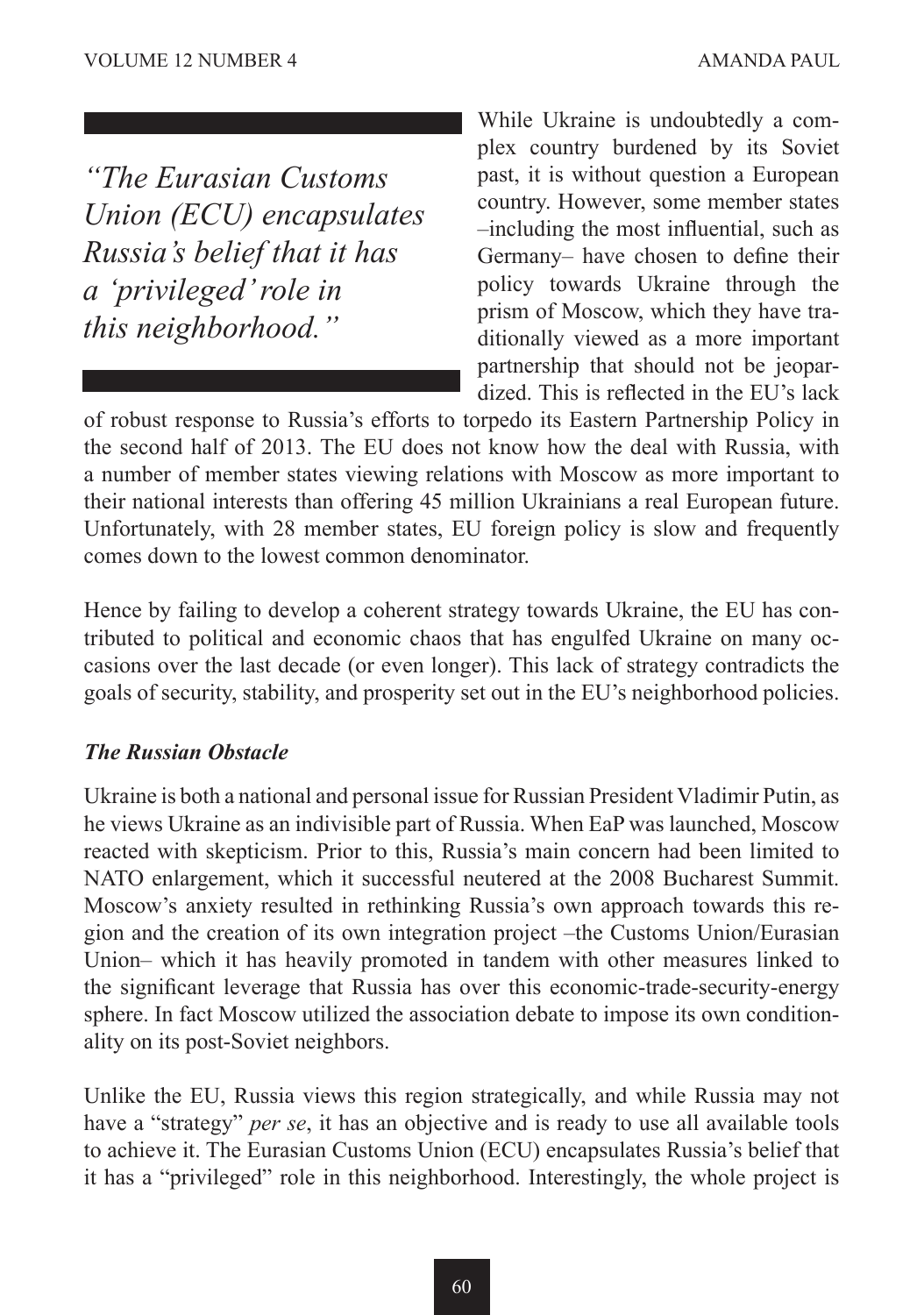very much modeled on the EU, thereby offering a pragmatic alternative to it. Russia offers to its mostly authoritarian neighbors a partnership that would not require serious domestic changes.

Ukraine, not surprisingly, was the main target for Russia's ECU. Moscow has viewed Ukraine's AA with the EU as something negative and against Russian interests. However, Russia's argument that the DCFTA would damage Ukraine's economic ties with Moscow

*"Russia allied with Ukraine gives Moscow confidence and strength, while a Russia without Ukraine is –in the eyes of the Kremlin– much weaker."*

was groundless. It would have been possible for Ukraine to negotiate a Free Trade Agreement with the Customs Union, but the Kremlin refused to consider this. Hence the Customs Union proposition became a Russian declaration of confrontation with the EU and its EaP neighbors.

Russia used all available instruments: economic pressures such as nontariff barriers ranging from harmful delays to declaring Roshen Chocolate a health hazard, gas prices, the *Ruskiy Mir*, and the language issue, as well as launching a massive propaganda campaign. Moscow promotes the "civilizational" approach in the shape of an alleged "Eastern Slavic unity", while also using the "conservatism" angle to berate the EU for its approach to gays and lesbians that supposedly goes against Christian values.

Ukraine's strategic location and proximity to Russia's breadbasket and economic heartland of the Volga region make the country key to Russia's geopolitical strength. Russia allied with Ukraine gives Moscow confidence and strength, while a Russia without Ukraine is –in the eyes of the Kremlin– much weaker. Yanukovych's geopolitical U-turn came after a series of secret meetings with Putin during which the latter seems to have made Yanukovych an offer he could not refuse.

#### *The Vilnius Fiasco*

The EaP summit in the Lithuanian capital on 29 November 2013 had been billed as a historical event. The Summit was supposed to mark the further "Europeanization" of Eastern Europe. In light of numerous statements from Ukraine's leadership it seemed that, despite Russian pressure, Kiev would remain on the EU track. Rather, the EU presumed it would ultimately be their decision whether or not to sign the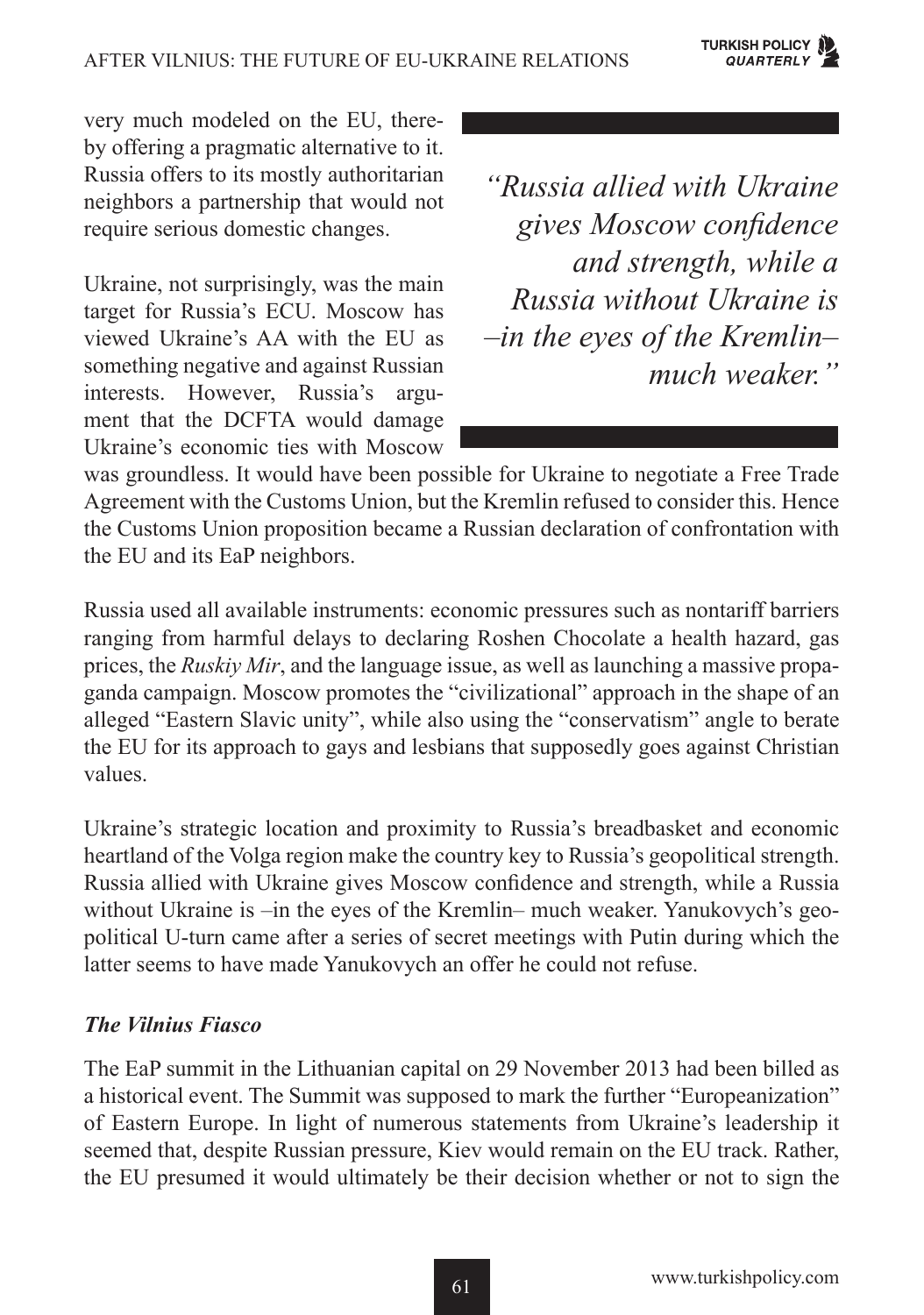agreement at Vilnius, taking into consideration that former Prime Minister Yulia Tymoshenko was still in prison and a number of EU-demanded reforms, including those relating to electoral legislation, remained unfulfilled. Hence Ukraine's decision not to sign the agreement came as a massive shock. Not only did it take the shine off the summit, it also marked a massive failure for the EaP.

No party is totally blameless. Ukraine, Russia, and the EU, in very different ways, contributed to the decision of the Ukrainian government. Yanukovych, who is an opportunist leader, was clearly never committed to the EU. He has engaged in playing a game of political poker with the EU and Russia with the aim of staying in power beyond the 2015 presidential election, yet ultimately leaving his country hostage to the Kremlin. The EU not only focused too much attention on the issue of Yulia Tymoshenko – making it the "make or break" issue, it also drafted agreements that had an inadequate balance between incentives and obligations. For example, while the benefits of a DCTFA may be good in the long-term, in the short-term they represent an economic loss. In Ukraine's final initialed text, there is a huge uploading of EU legislation by way of some 300-400 EU legal acts with which Kiev needs to comply. This was a heavy and costly commitment for Kiev to undertake, particularly given that there was no mention of a membership prospect or pre-accession assistance as was given to the Balkan states, and in the face of serious economic losses as a consequence of Russian sanctions. This made the agreement particularly vulnerable to Russian sabotage. Thus, Russia was able to manipulate an undemocratic leadership into its will. If Ukraine had a democratic leadership that was accountable to the people, the decision to ditch the EU agreements would never have been made.

#### *What Lies Ahead***?**

Each player has a very different vision. Yanukovych would like to remain in power, and to receive financial (and other) support from Russia in order to maintain a "stable situation" until elections, which he wants to win by whatever means he can. The opposition wants to achieve a compromise in the form of rapid constitutional reform, elections, and the creation of a technical government for a transitional period. Maidan wants to re-establish the state with Georgia-type reforms, which would make police and courts subordinate to communities, remove corruption with a topdown approach, put EU integration back at the top of the foreign policy agenda, and remove Yanukovych and his "family". Russia continues to play a central role. The fact that Kiev owes Moscow a substantial amount of money, as well as having a significant amount of clout inside Ukraine, means that Moscow has considerable leverage on Yanukovych. However, it would be a mistake to believe that Russia is enamored with Yanukovych. In fact, they dislike him as much as the West does.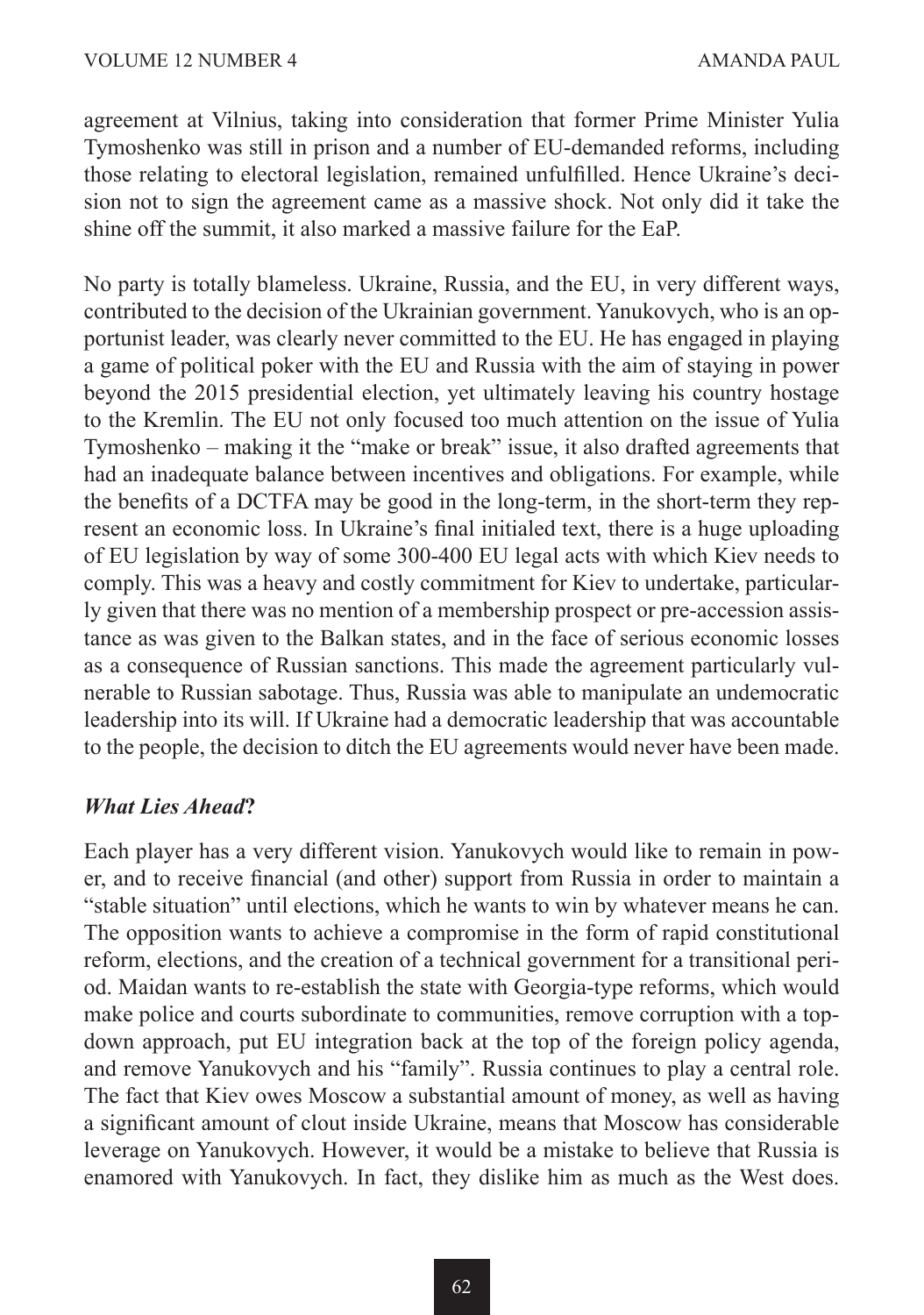Their interest is to have somebody in power that will put in place a pro-Russian government to protect and promote Russian interests.

In order to break the deadlock, the EU and U.S. have indicated they are ready to put forth a substantial financial aid package to support economic and political change on the table. It seems this money would be attached to a clear roadmap of deep and systemic reforms. However, if Ukrainian authorities continue to fail in demonstrating genuine political will towards concessions and fully investigating the deaths and kidnapping of protestors, the EU cannot simply "sit on its hands"; it needs to

*"If Ukraine had a democratic leadership that was accountable to the people, the decision to ditch the EU agreements would never have been made."*

shift up a gear. Targeted sanctions seem to be the most efficient incentive for peace, but a number of member states do not want to go down this road. Other steps such as travel bans and the freezing of assets of selected Ukrainian elites and oligarchs in member states should be implemented.

#### *Conclusion*

Indeed today there can be little doubt that the current regime would like to transform Ukraine into a Russian or Belarusian political model, with no free elections or media. However, and fortunately, Ukraine is not like these two neighbors. There is Western Ukraine, where the Austrian traditions of self-rule, self-organization, and democracy are still alive. Russian-speaking Kiev is more than nationally conscious with a strong, independent and patriotic middle class willing and able to fight for democracy, freedom, and independence. Further, the regions of central Ukraine have an imbedded history of fighting for their freedom that dates back to the Middle Ages. Therefore the road to an authoritarian regime could be a very bloody path indeed. Still, it seems unlikely that Ukraine's leadership wants civil war, so it will probably aim for a "bad peace." Thus, Yanukovych is likely to demonstrate a readiness to proceed with a number of reforms, while trying to drag out the process of bringing them into force. This will particularly be the case with constitutional and electoral reform that would neuter his power.

If Yanukovych somehow manages to cling to the presidency until 2015, we can presume that relations will remain in "limbo" because they have hit a dead-end.